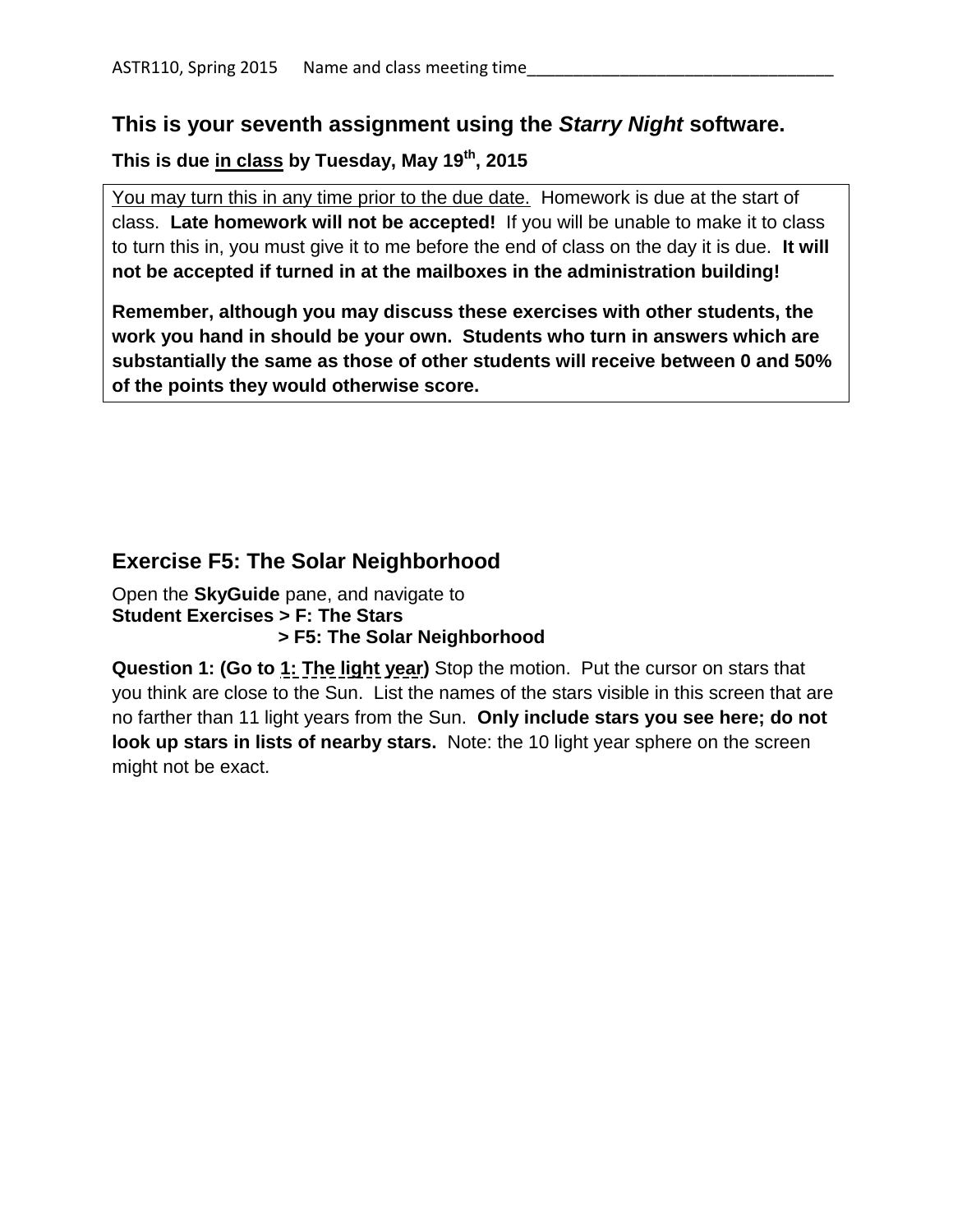**Question 2a: (Go to 2: Stellar distances)** List the apparent magnitudes and distances of the following 4 stars. **Again, use the numbers you get from this program, do not use reference works to look these up.**

Altair

Antares

Arcturus

Vega

**Question 2b:** Which one *appears* brightest to the eye (based on apparent magnitude)?

**Question 2c:** All the stars in the questions above are within approximately one magnitude of each other, meaning they appear very roughly the same brightness (within a factor of 2.5 of each other). Which is the most luminous? How do you know? (No calculation is necessary.)

**Question 3a: (Go to 4: The view from Alpha Centauri)** Stop the motion. Use the  $\wedge$ arrow above the screen to move approximately 20 light years away from the Sun and Alpha Centauri. What happens to the *shapes* of the big and little dippers (the "bowls" of Ursa Major and Ursa Minor)?

**Question 3b:** Explain what happened in question 3a. Hint: What are constellations? Are they real structures?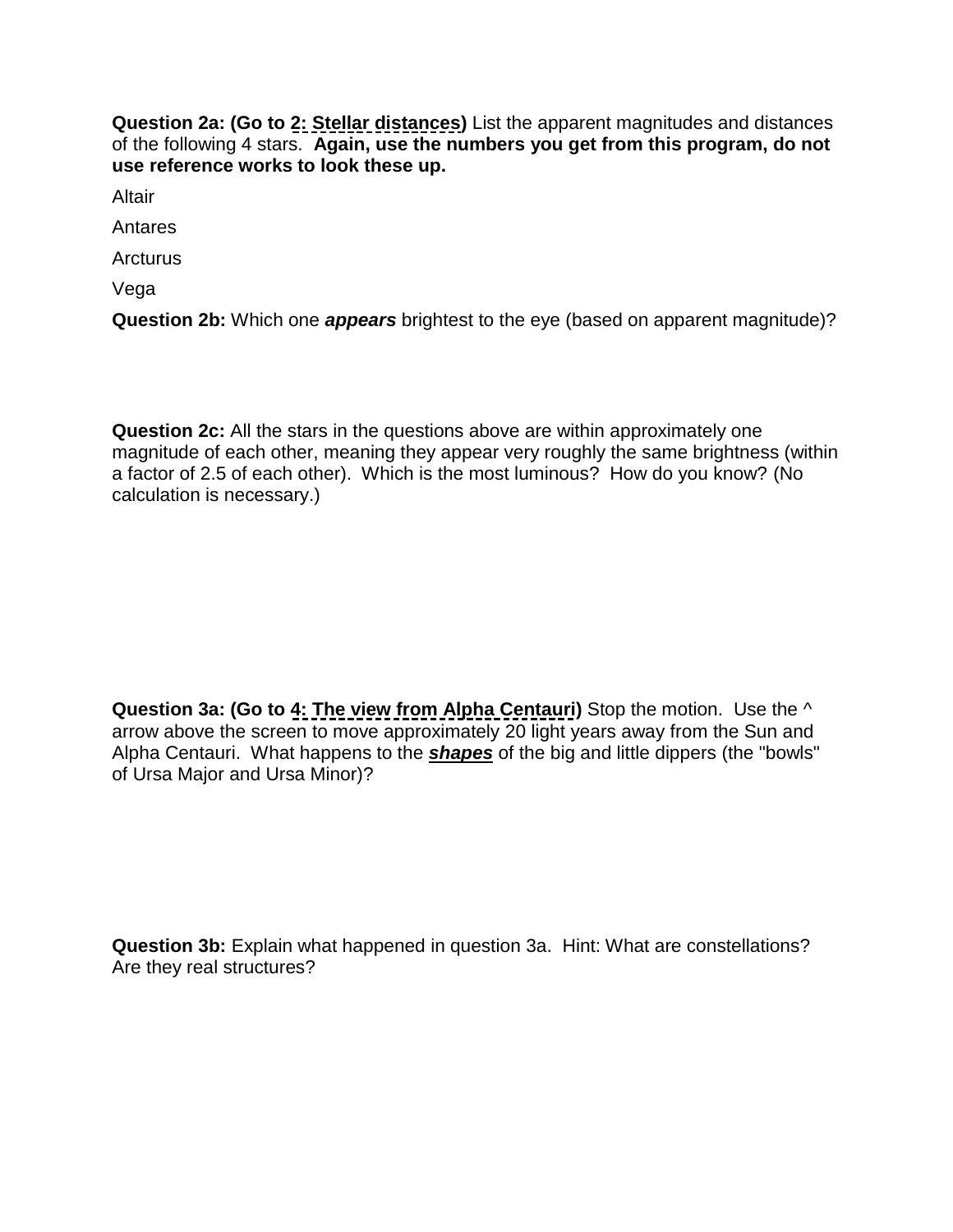## **Exercise F6: The Hertzprung-Russell Diagram**

Open the **SkyGuide** pane, and navigate to **Student Exercises > F: The Stars > F6: The Hertzprung-Russell Diagram**

**Note: do not change the star field!**

**Also note: After starting the correct portion of the exercise, you must follow the instructions (given below) to open the status bar and to make the H-R diagram visible on the left. You should probably use the controls there to increase the brightness. When you move the cursor into the image of the sky, all the stars shown in the image will appear on the H-R diagram. Putting the cursor on a star in the image will highlight its location in the H-R diagram. Clicking on a star in the H-R diagram will light up its name in the image (it is possible that some names will be just off the screen).** 

**The instructions given in the program are repeated here.** To answer the questions, you must click on the **Status** tab to open the Status pane. It is two spaces above the **SkyGuide** tab. Expand the Hertzsprung-Russell and H-R Options layers, if necessary. Under the **H-R Options** layer select **Gridlines**, **Main sequence**, **Regions** and **Spectral class**.

**Question 1: (Go to 2: The Hertzprung-Russell diagram)** List the evolutionary type (white dwarf, main sequence star, giant, or supergiant) for the following named stars visible on the screen when you begin this question. Put your cursor on the star and the star will be highlighted in the H-R diagram. Also list the approximate spectral class (OBAFGKM). If the star falls between two spectral classes, use the letter just to the left. Then switch the x-axis of the H-R diagram to temperature (shown as Kelvin temperature divided by 1000) and list the *approximate* temperature. **Estimate the actual temperature of the stars; remember to multiply by 1000.** Between the temperatures shown on the graph, try to estimate the temperature of the star. **Again, use the numbers you get from this program, do not use reference works to look these up.**

| <b>Star</b>      | <b>Evolutionary Type</b> | Approximate<br><b>Spectral Class</b> | Approximate<br>Temperature (in<br>Kelvins) |
|------------------|--------------------------|--------------------------------------|--------------------------------------------|
| Antares          |                          |                                      |                                            |
| Alphecca         |                          |                                      |                                            |
| Altair           |                          |                                      |                                            |
| Nunki            |                          |                                      |                                            |
| Rasalhague       |                          |                                      |                                            |
|                  |                          |                                      |                                            |
| Shaula           |                          |                                      |                                            |
| <b>Yed Prior</b> |                          |                                      |                                            |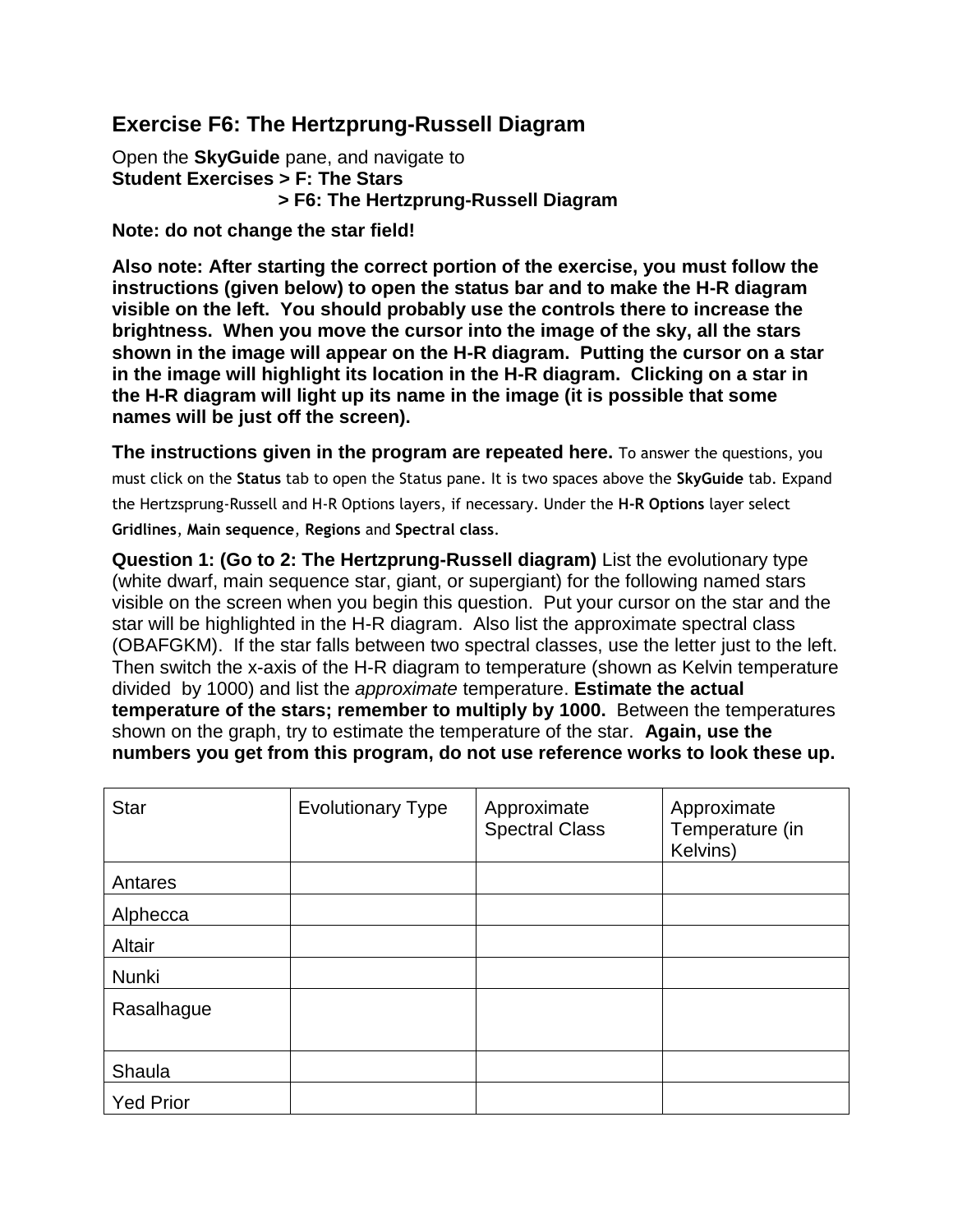**Question 3:** Which characteristics best describe the star Antares?

- **a.** blue and hot
- **b.** red and hot
- **c.** blue and cool
- **d.** red and cool

**Question 4a:** Put your cursor in the image of the night sky and move it around to different stars. List the names of three additional stars in the image, a main sequence star, a giant, and a supergiant. Which one was hardest to find?

**Question 4a**: What is the reddest giant or supergiant shown in the H-R diagram? First use the "View" menu to "Hide horizon." Click on the reddest star in the H-R diagram, and its name should appear in the image of the sky. Unfortunately, a few of the names don't seem to show up; list the reddest star whose name appears.

**Question 4b**: What is the most luminous star shown in the H-R diagram? If you click on it in the H-R diagram, its name should appear in the image of the sky.